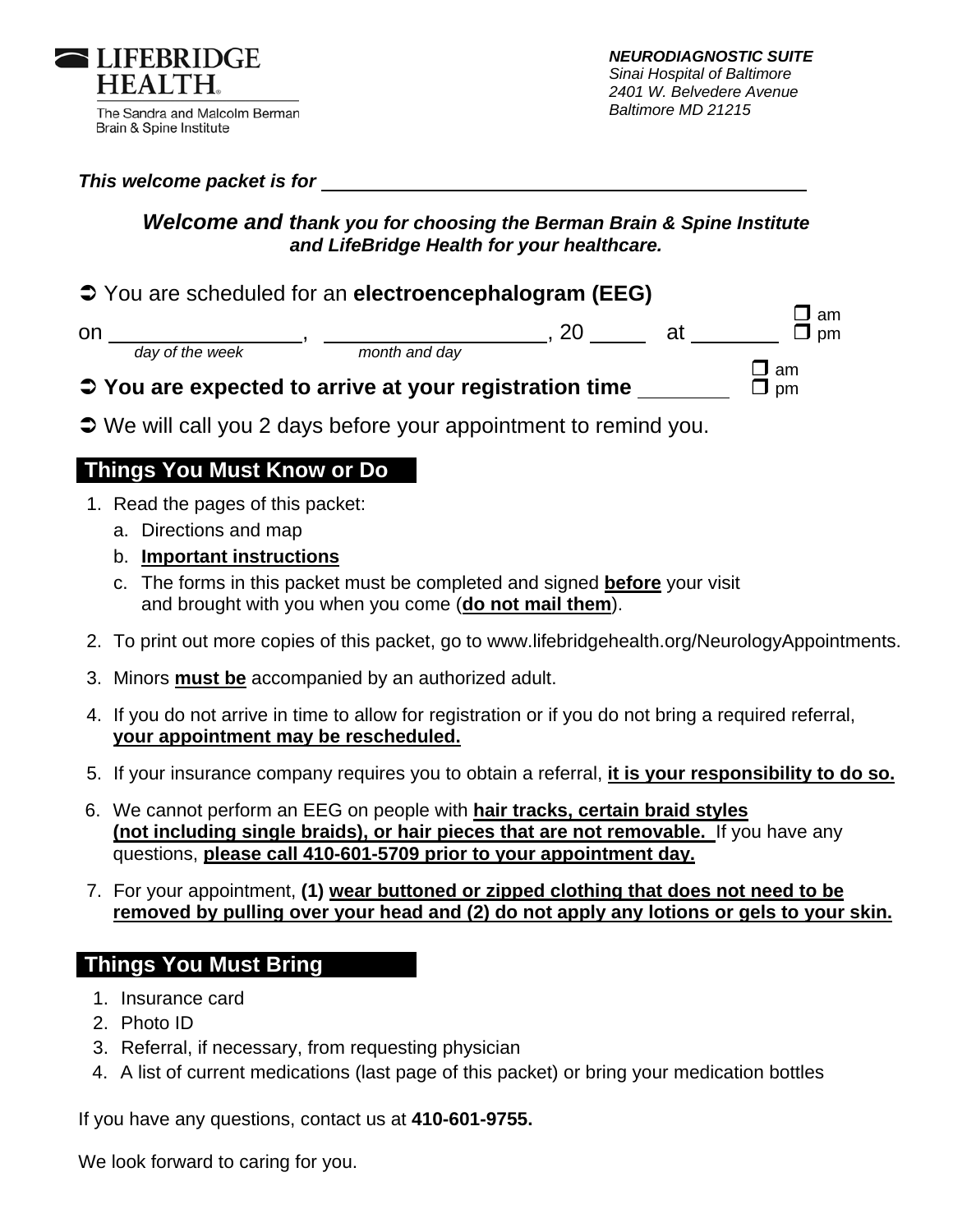

The Sandra and Malcolm Berman Brain & Spine Institute

## **Directions to the Neurodiagnostic Suite Sinai Hospital of Baltimore 2401 West Belvedere Avenue Baltimore MD 21215**

**From the Northwest —** From Carroll County, Owings Mills, or Reisterstown, take I-795 to I-695 East (Baltimore Beltway, Towson direction). Take exit 23 onto I-83 South (Jones Falls Expressway). Proceed for approximately 3 miles and take Exit 10, Northern Parkway. **Look below for directions from Northern Pkwy.**

**From the North —** From Pennsylvania and northern Baltimore suburbs, take I-83 South. At junction with I-695 (Baltimore Beltway), enter I-695 heading West (Pikesville direction). Re-enter I-83 South at Exit 23. Proceed for approximately 3 miles and take Exit 10, Northern Parkway. **Look below for directions from Northern Pkwy.**

**From the West —** From Howard County and points west, head east on I-70 or I-40 to I-695 East (Baltimore Beltway, Towson direction). Take Exit 23 onto I-83 South (Jones Falls Expressway). Proceed for approximately 3 miles and take Exit 10, Northern Parkway. **Look below for directions from Northern Pkwy.**

**From the East and Northeast —** From Towson, Harford County, and points further north, take I-95 South to Exit 64, I-695 West (Baltimore Beltway, Towson direction). Take Exit 23 onto I-83 South (Jones Falls Expressway). Proceed for approximately 3 miles and take Exit 10, Northern Parkway.

**Directions from Northern Parkway to Sinai Hospital —** Head west on Northern Parkway. At the second traffic signal, turn left onto West Belvedere Avenue. Sinai Hospital will be on your left. Park in the parking lot and enter through the entrance to the Main Hospital. See "Upon Entering the Hospital" at bottom of this page.

**From the South —** From the DC, MD, VA area, take I-95 North into downtown Baltimore via the I-395 Exit. Turn RIGHT at W. Pratt Street. Turn LEFT at S. President Street, which becomes I-83 North (Jones Falls Expressway). Take I-83 North to Exit 10B, Northern Parkway West. At the third traffic signal, turn left onto West Belvedere Avenue. Sinai Hospital will be on your left. Park in the parking lot and enter through the entrance to the Main Hospital. See "Upon Entering the Hospital" at bottom of this page.

**Parking** — At the time of the printing of this packet, parking charges at Sinai are as follows:

 **0–1/2 hr** = \$0.00 **1/2–2 hrs** = \$4.00 **2–3 hrs** = \$5.00 **3–7 hrs** = \$6.00 **Over 7 hrs** = \$10.00

#### **Entering the Hospital**

- **1. Enter the hospital through the main entrance and proceed through Covid screening.**
- **2. Look ahead & to the right for a glass-enclosed office and for the sign that says "Patient Registration."**
- **3. After registering, you will be instructed to have a seat in the main lobby to await a neurodiagnostic technician, who will come to escort you to the 5th floor Neurodiagnostic Suite.**

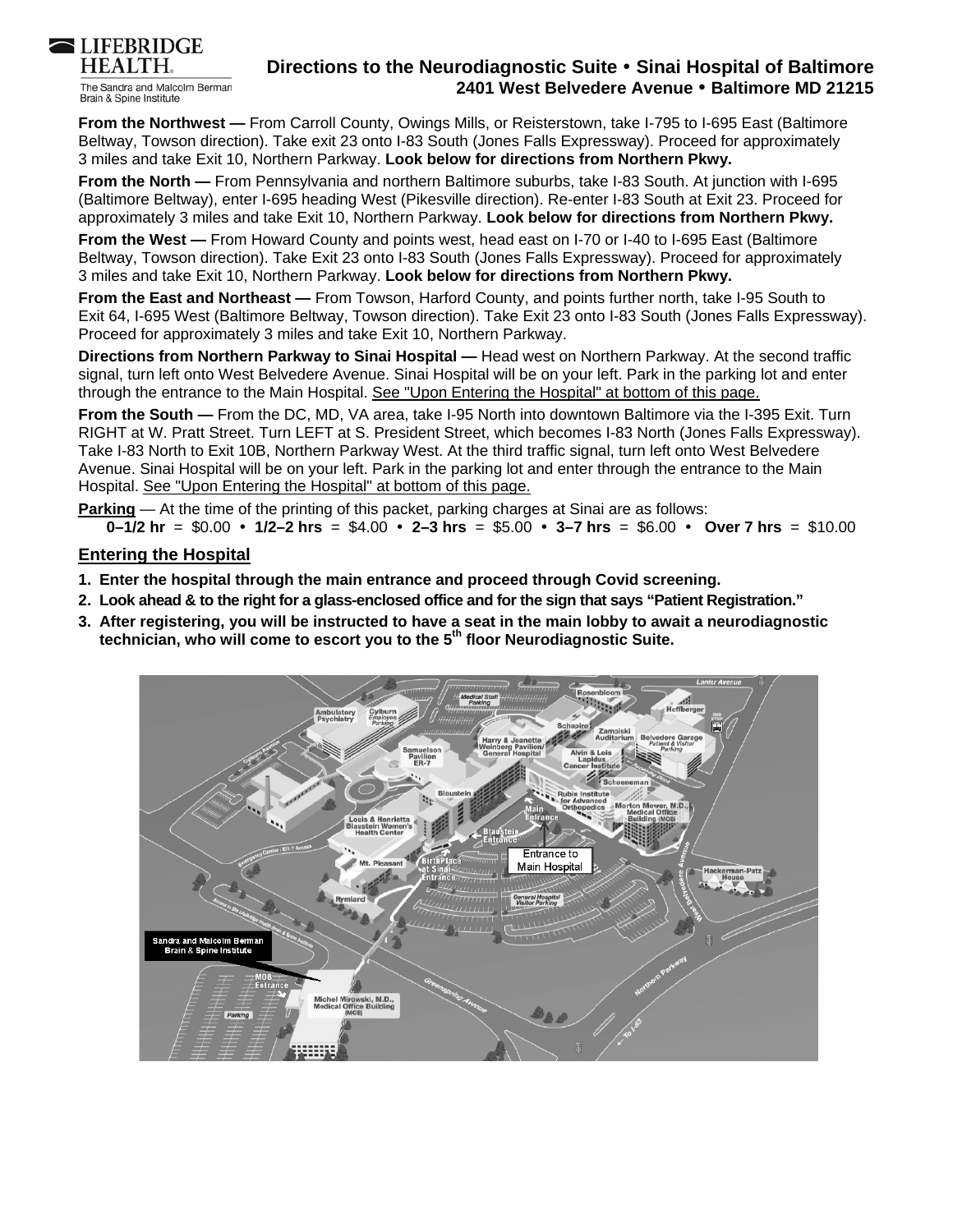



**Your testing will be performed at** 

**The Neurodiagnostic Suite, Sinai Hospital of Baltimore 2401 W. Belvedere Avenue, Baltimore MD 21215** 

**Please see detailed directions on second page of this packet.** 

**Please help us to be respectful to all of our patients and to our physicians and arrive for your appointment at the time written on the front page of this packet.** 

**If you do not arrive on time, we may reschedule your appointment.**

- $\supset$  Please bring your insurance card and photo ID with you to every visit.
- $\Box$  If your insurance requires a referral, please ensure that it is valid and that we have a copy of it prior to your visit. **It is your responsibility to obtain the referral and to follow through to ensure that we have it.** If you do not have your referral at the time of your visit, **we may reschedule your test, or you will be responsible for your bill.**  Please inform us before your appointment of any changes in your insurance coverage.

**To prepare for your EEG, follow these instructions:** 

- **Do not drink caffeinated beverages for 12 hours prior to your procedure.**
- **Do not have any lotions or gels on your skin.**
- **Arrive with clean hair, free of all hair products (gel, mousse, hairspray, etc.).**
- **Take medications as prescribed.**
- **Eat meals as usual.**
- **For prolonged (4-hour) EEGs ONLY: Decrease the amount of time that you sleep the night before the EEG to half of the amount that you normally sleep. (Stay up late and get up early.)**

# **NOTE:**

 WE CANNOT PERFORM AN EEG ON ANYONE WITH **HAIR TRACKS, CERTAIN BRAID STYLES (NOT INCLUDING SINGLE BRAIDS), OR HAIR PIECES THAT ARE NOT REMOVABLE**. IF YOU HAVE ANY QUESTIONS, PLEASE CALL **410-601-5709 AS SOON AS YOU RECEIVE THIS PACKET**.

 FOR YOUR APPOINTMENT, WEAR BUTTONED OR ZIPPED CLOTHING THAT **CAN** BE REMOVED **WITHOUT** PULLING IT OVER YOUR HEAD.

- If for any reason you cannot make your appointment, call **410-601-9755** to cancel at least 72 hours prior to your appointment.
- **■** If you do not arrive for your scheduled appointment and have not canceled at least 24 hours in advance**, you will be charged a \$25 no-show fee.**
- **→** Patients who miss 3 scheduled appointments and do not respond to our telephone calls or letters may be dismissed from our practice.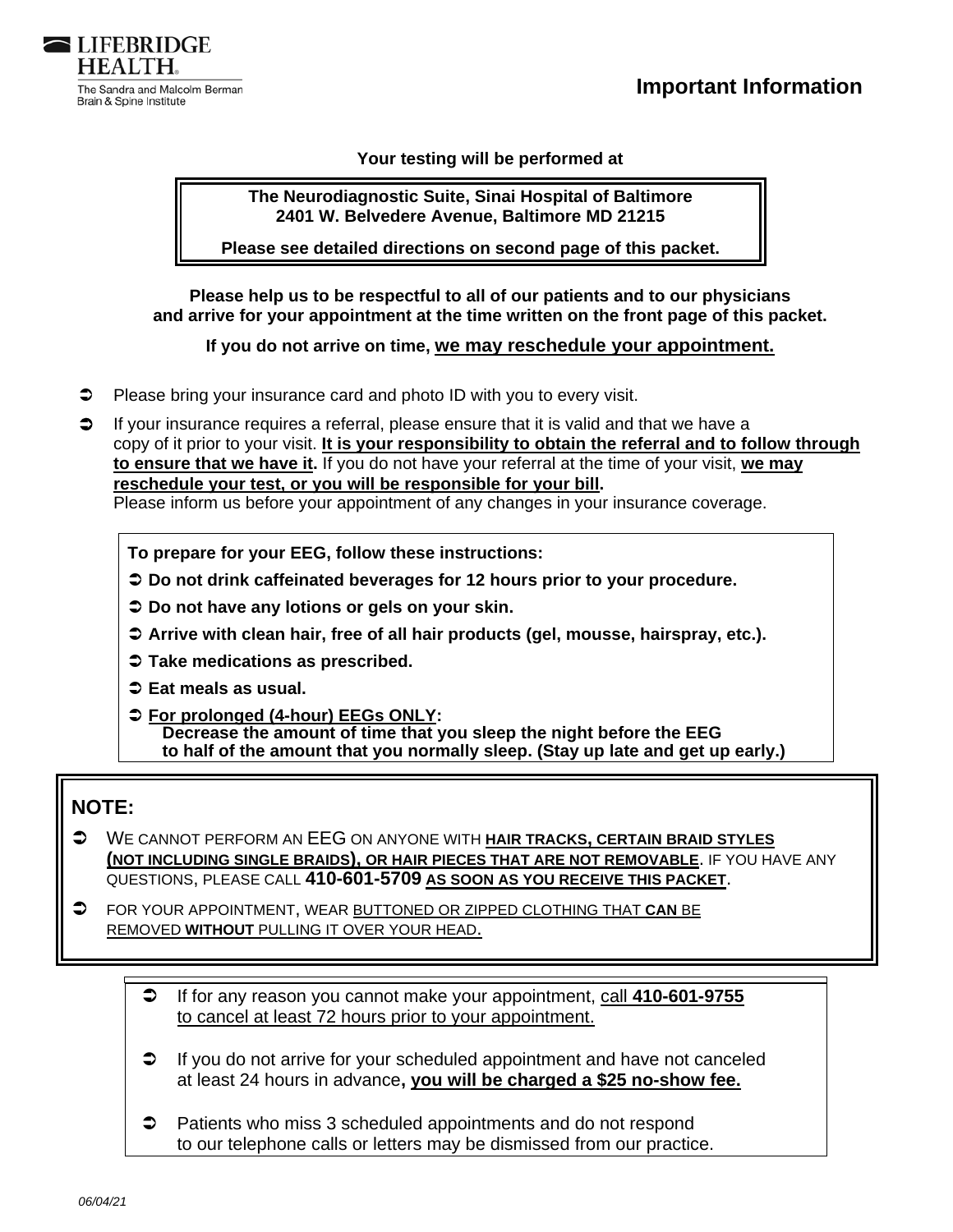### **NECESSARY MEDICAL INFORMATION FOR YOUR VISIT**

Please have available for the physician the name, office address, and phone number of your referring physician and/or primary care provider so that we can communicate with him/her. Please bring a written list of all medications (page 10 of this packet) that you currently take, including dose and frequency, or bring the medication bottles—**this is important for new and follow-up patients.** 

If you have had any relevant testing (MRIs EEG, bloodwork, consultations/reports from other providers), please ensure that you bring copies of those reports with you. NOTE: We are not able to copy reports that you bring with you. Please come prepared with copies that you will leave with us.

#### **Do not assume that your primary care physician will send this information.**

### **NO-SHOW POLICY**

After patients miss their first and second appointments without letting us know, we write to remind them that our policy is that they must let us know at least 24 hours in advance if they are going to miss their appointments and that if they do not call at least 24 hours in advance, they will be charged a \$25 no-show fee.

If patients miss a third appointment without letting us know, we write to advise that we will no longer provide for their care, that we will be dismissing them from our practice, and that we will renew a needed prescription for only a 30-day supply, so that patients have time to find new providers.

### **MESSAGES/PHONE CALLS**

We attempt to return all phone calls within 24 hours. Your call may be returned by one of our physicians or physician assistants.

#### **BILLING QUESTIONS**

Before your visit, we check to determine if your insurance is active and to obtain any authorizations that are required. However, **it is your responsibility to obtain any referral that may be required by your insurance company and to determine your financial responsibility for your visit**, including any amounts that will be charged against your deductible or co-insurance. If you require billing codes to determine your out-of-pocket expenses, we will be happy to provide them. **We must receive the request for this information a minimum of 5 business days prior to your appointment**.

Following your visit, you will receive two bills, one for the doctor's services and one for the hospital's services. For billing questions about your doctor's bills, please call 410-517-8006. For hospital billing questions relating

to any neurodiagnostic tests (EEG, EMG/NCS, or ENG), please call 410-601-6890; or, if you are outside the Baltimore metropolitan area, call toll free at 877-617-1803.

We know that the payment and the insurance process related to your visit may seem confusing. Do not hesitate to ask any staff member for clarification. We are here to ensure that your visit is productive, positive, and comforting.

Our staff is committed to providing quality care and customer service to all of our patients. Your safety and privacy are important to us, and we will do our utmost to safeguard them. If during your visit you have any questions or concerns, please do not hesitate to let us know. If at any time you are not satisfied with the handling or resolution of your concern, you may contact Guest Relations at 410-601-8778.

Thank you for your attention to our policies. We look forward to seeing you and will do our best to provide you with excellent care.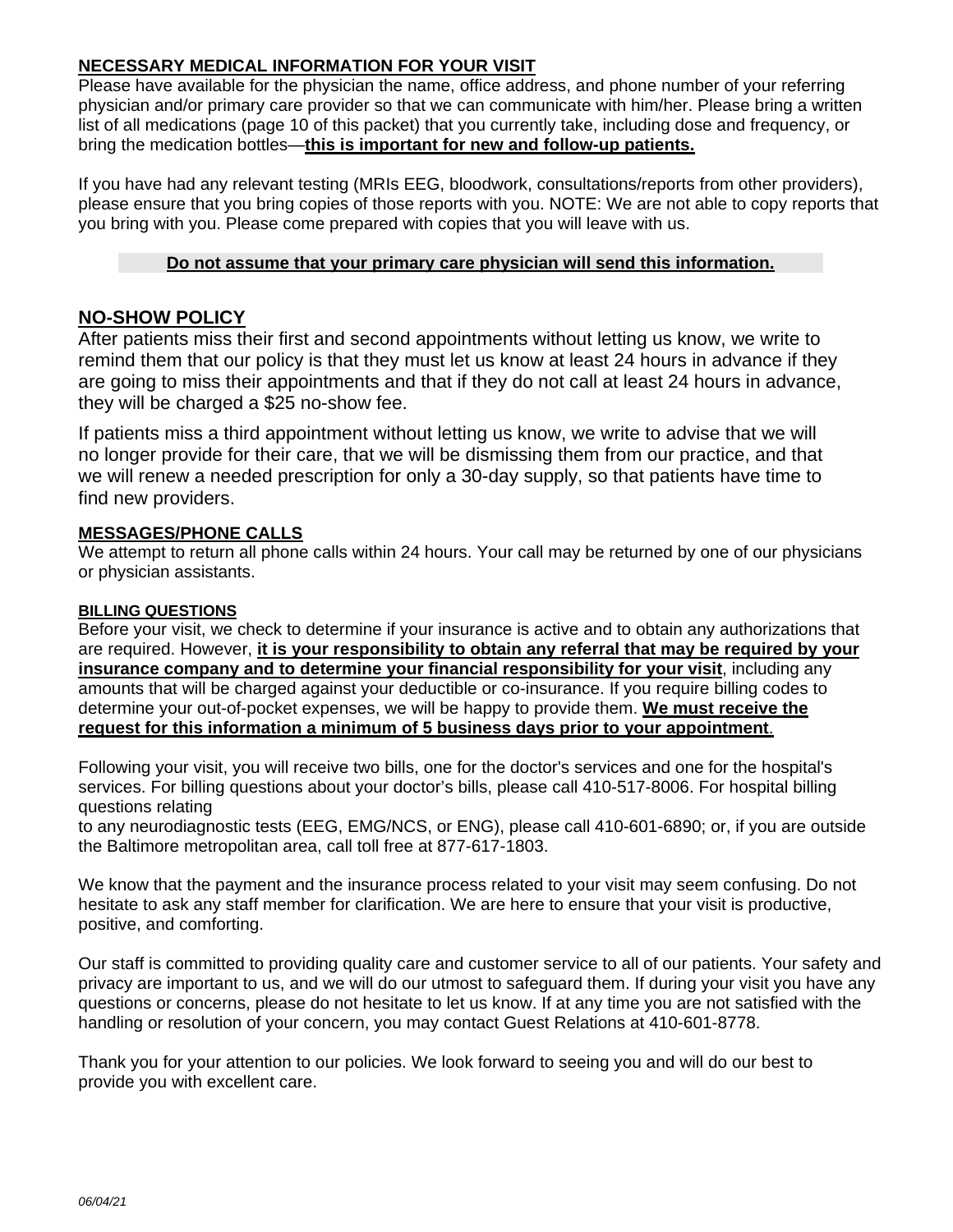

The Sandra and Malcolm Berman Brain & Spine Institute

# **Authorization and Assignment of Insu rance Be enefits**

Patient nam me

DOB

*mm/dd/yyyy y*

The undersigned patient, or authorized individual acting on behalf of the patient, understands and agrees to the following:

- 1. I authorize payment of medical benefits to the physician(s) rendering service(s).
- 2. I agree and acknowledge that my signature on this document authorizes my physician(s) to submit claims for benefits, services rendered, or services to be rendered without obtaining my signature on every claim submitted for me and/or my dependent(s). I will be bound by this signature as though the undersigned had personally signed the particular claim.
- 3. I will pay to the physician(s) any balance due for services rendered. I understand that if payment is not made on my behalf (by my insurer, legal representative, or workers compensation insurance), I will be responsible for any outstanding balance.
- 4. I understand that the Department of Neurology checked with my insurance company prior to this visit to determine whether my insurance is active and to obtain any required authorizations.
- 5. If I have received neurodiagnostic testing or services from the Division of Adult & Pediatric Medical Psychology, I understand that following my visit, I will receive two bills—one for the doctor's services and one for the hospital's services.
- services and one for the hospital's services.<br>6. I understand that it is my responsibility to obtain any referrals required by my insurance company and to determine my financial responsibility for all charges for this visit, including those from the doctor and from the hospital and any amounts that will be charged against my deductible or co-insurance.
- The reason for this visit *is not* the result of a motor vehicle accident and is not covered by my automobile insurance.
- **T** The reason for this visit is the result of a motor vehicle accident, and the claim for services provided should be submitted to my insurance carrier:

 *in nsurance com mpany*

*claim number*

adjuster's phone number

- **T** The reason for this visit *is not* the result of a Workers Compensation claim and, therefore, payment for this visit *is not* eligible for payment by Workers Compensation insurance.
- The reason for this visit *is* the result of a Workers Compensation claim, and the claim for services provided should be submitted to my Workers Compensation carrier:

*<i>Workers Compensation carrier* 

*claim number*

adjuster's phone number

**I UNDERSTAND THAT IF I HAVE NOT PROVIDED CORRECT AND TRUTHFUL INFORMATION REGARDING THE REASON FOR THIS VISIT AND INSURANCE COVERAGE, I WILL BE RESPONSIBLE FOR ANY UNPAID CLAIMS.** 

*signature of patient, parent/guardian, guarantor* 

date (mm/dd/yyyy)

 $\overline{a}$ 

 $\overline{a}$ 

 $\overline{\phantom{a}}$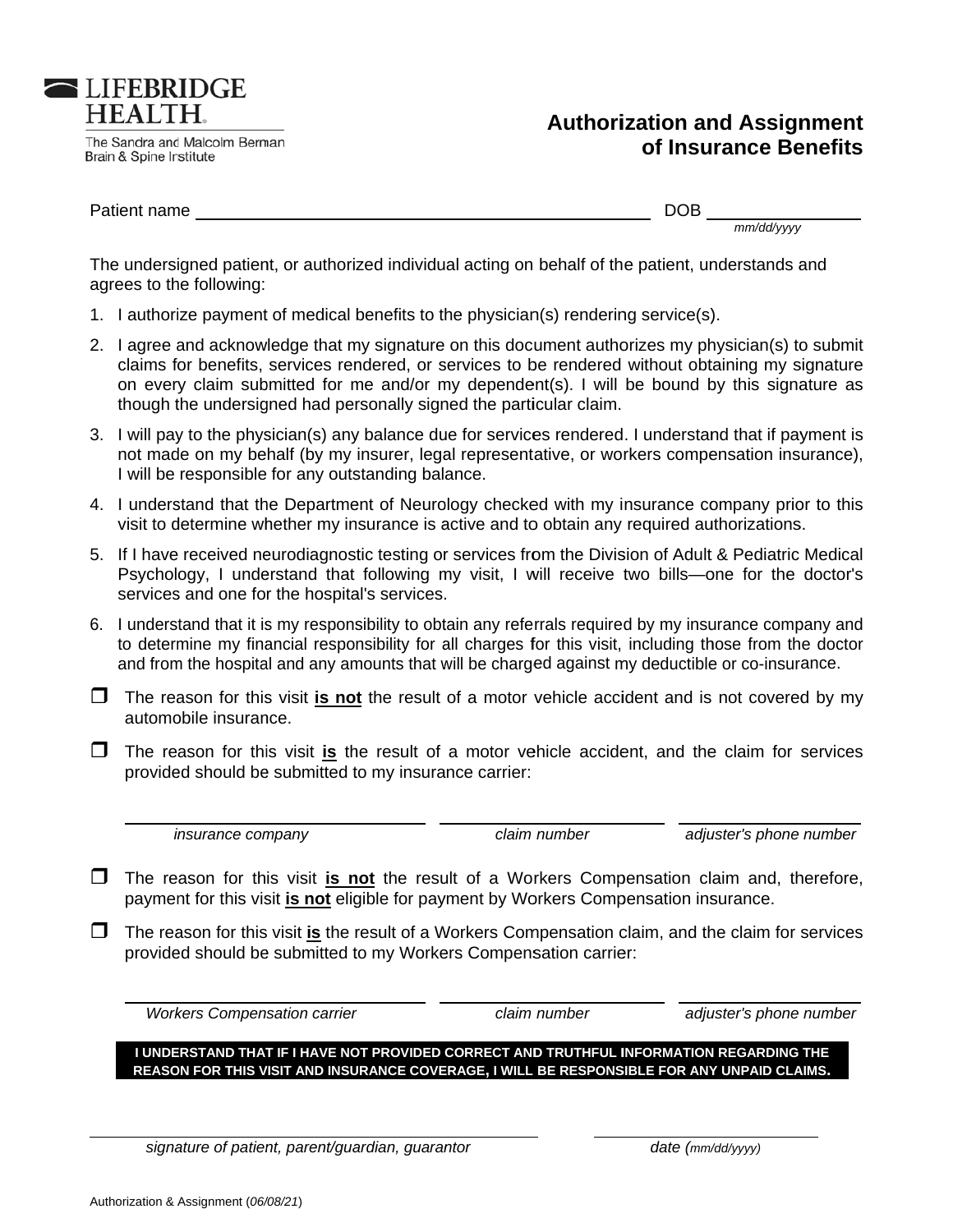

|                                              | Patient name                                                                                                                                                                                                                                                                                                                                                          | DOB                 |              |  |  |  |  |
|----------------------------------------------|-----------------------------------------------------------------------------------------------------------------------------------------------------------------------------------------------------------------------------------------------------------------------------------------------------------------------------------------------------------------------|---------------------|--------------|--|--|--|--|
|                                              |                                                                                                                                                                                                                                                                                                                                                                       |                     | mm/dd/yyyy   |  |  |  |  |
|                                              | The providers in the Department of Neurology are dedicated to preserving your privacy and<br>personal health information. Our employees are trained in the proper handling of your medical<br>and financial records. We are requesting this Patient Authorization in order to continue to<br>provide the finest medical care possible. Thank you for your assistance. |                     |              |  |  |  |  |
|                                              | I authorize the Department of Neurology to:                                                                                                                                                                                                                                                                                                                           |                     |              |  |  |  |  |
|                                              | 1. Call my home and/or work to remind me of upcoming appointments; in the event I am not<br>there, leave a message on an answering machine.                                                                                                                                                                                                                           |                     |              |  |  |  |  |
|                                              | 2. Send reminder notices for upcoming appointments or when it is time to schedule an appointment.                                                                                                                                                                                                                                                                     |                     |              |  |  |  |  |
|                                              | 3. Send me notices, clinical notes, and lab results via:                                                                                                                                                                                                                                                                                                              | $\Box$ text message | email        |  |  |  |  |
|                                              | 4. I would like to receive an email invitation that provides instructions on how to register                                                                                                                                                                                                                                                                          |                     |              |  |  |  |  |
|                                              | for the Sinai Hospital Patient Portal.                                                                                                                                                                                                                                                                                                                                | $\Box$ yes          | $\square$ no |  |  |  |  |
|                                              |                                                                                                                                                                                                                                                                                                                                                                       |                     |              |  |  |  |  |
|                                              | please print email address                                                                                                                                                                                                                                                                                                                                            |                     |              |  |  |  |  |
|                                              | 5. Call my home or work and leave a message to contact the office.                                                                                                                                                                                                                                                                                                    |                     |              |  |  |  |  |
|                                              | My preferred method of contact for appointment reminders is                                                                                                                                                                                                                                                                                                           |                     |              |  |  |  |  |
|                                              | $\Box$ text message on cell phone<br>home phone<br>cell phone<br>email                                                                                                                                                                                                                                                                                                |                     |              |  |  |  |  |
|                                              | home phone number                                                                                                                                                                                                                                                                                                                                                     | cell phone number   |              |  |  |  |  |
|                                              | 6. Make and/or receive calls from pharmacies on my behalf, including prescriptions by FAX.                                                                                                                                                                                                                                                                            |                     |              |  |  |  |  |
|                                              | 7. Update my personal demographic information either on the phone or in the office at the time<br>of my appointment.                                                                                                                                                                                                                                                  |                     |              |  |  |  |  |
| 8.                                           | I give permission to discuss my personal health with the designated person(s) below:                                                                                                                                                                                                                                                                                  |                     |              |  |  |  |  |
|                                              | name                                                                                                                                                                                                                                                                                                                                                                  | relationship        |              |  |  |  |  |
|                                              | name                                                                                                                                                                                                                                                                                                                                                                  | relationship        |              |  |  |  |  |
| I have read and agree to the above policies. |                                                                                                                                                                                                                                                                                                                                                                       |                     |              |  |  |  |  |
|                                              | signature of patient                                                                                                                                                                                                                                                                                                                                                  | date (mm/dd/yyyy)   |              |  |  |  |  |

LIFEBRIDGE<br>HEALTH.

Brain & Spine Institute

The Sandra and Malcolm Berman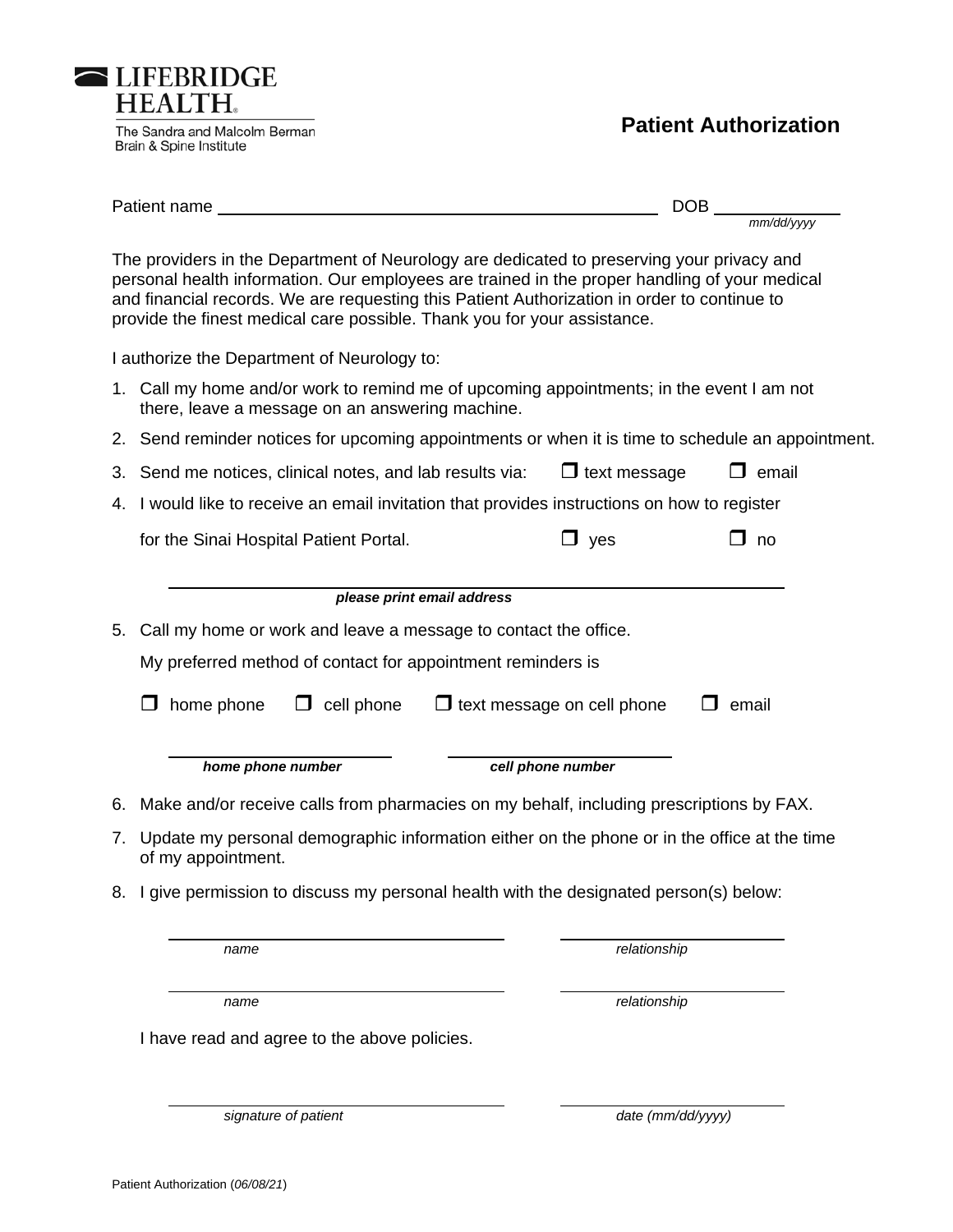

## **AUTHORIZATION FOR RELEASE OF MEDICAL INFORMATION**

MR7350-501-L

| <b>Patient's Name</b>                                                                                                                                                                                                                                                                                                                                                                                                                                           | Patient's Date of Birth                                                                                                                                                                                                                                                                                                                                                                         |  |  |  |
|-----------------------------------------------------------------------------------------------------------------------------------------------------------------------------------------------------------------------------------------------------------------------------------------------------------------------------------------------------------------------------------------------------------------------------------------------------------------|-------------------------------------------------------------------------------------------------------------------------------------------------------------------------------------------------------------------------------------------------------------------------------------------------------------------------------------------------------------------------------------------------|--|--|--|
| <b>Patient's Street Address</b>                                                                                                                                                                                                                                                                                                                                                                                                                                 | Social Security Number                                                                                                                                                                                                                                                                                                                                                                          |  |  |  |
| City, State, Zip Code                                                                                                                                                                                                                                                                                                                                                                                                                                           | Phone Number                                                                                                                                                                                                                                                                                                                                                                                    |  |  |  |
|                                                                                                                                                                                                                                                                                                                                                                                                                                                                 |                                                                                                                                                                                                                                                                                                                                                                                                 |  |  |  |
| $\Box$ to release copies of medical records to:                                                                                                                                                                                                                                                                                                                                                                                                                 | $\Box$ to obtain copies of medical records from:<br>$\Box$ Verbal release only of medical information to:                                                                                                                                                                                                                                                                                       |  |  |  |
| Sinai Neurology-Neurodiagnostics                                                                                                                                                                                                                                                                                                                                                                                                                                | 410-601-9755                                                                                                                                                                                                                                                                                                                                                                                    |  |  |  |
| Name of Person or Agency                                                                                                                                                                                                                                                                                                                                                                                                                                        | <b>Phone Number</b>                                                                                                                                                                                                                                                                                                                                                                             |  |  |  |
| 5051 Greenspring Avenue, Baltimore MD 21209                                                                                                                                                                                                                                                                                                                                                                                                                     | 410-601-7828                                                                                                                                                                                                                                                                                                                                                                                    |  |  |  |
| <b>Address</b>                                                                                                                                                                                                                                                                                                                                                                                                                                                  | Fax Number<br>City, State, Zip Code                                                                                                                                                                                                                                                                                                                                                             |  |  |  |
| The purpose or need for such disclosure is                                                                                                                                                                                                                                                                                                                                                                                                                      | <u> 1980 - Johann Barbara, martin amerikan basal da</u>                                                                                                                                                                                                                                                                                                                                         |  |  |  |
| Dates of Service: <u>contract the contract of the contract of the contract of the contract of the contract of the contract of the contract of the contract of the contract of the contract of the contract of the contract of th</u>                                                                                                                                                                                                                            |                                                                                                                                                                                                                                                                                                                                                                                                 |  |  |  |
| is authorized to release the following: (Please check information<br>to be released) The medical records to be released may contain medical information pertaining to mental health<br>services, drug and/or alcohol diagnosis and treatment, HIV / AIDS testing, HIV / AIDS results or HIV / AIDS information.<br>Abstract (Summary, Op Report, Paths,<br>□ Alcohol / Detox / Drug Abuse<br>Consults, H&P, lab work)<br>X-ray, EKG, EEG, Labs, Cardiopulmonary |                                                                                                                                                                                                                                                                                                                                                                                                 |  |  |  |
| <b>Emergency Room Record</b><br><b>Outpatient Surgery</b>                                                                                                                                                                                                                                                                                                                                                                                                       | Physical Therapy / OT / Speech<br>Nuclear Medicine                                                                                                                                                                                                                                                                                                                                              |  |  |  |
| <b>Discharge Summary</b>                                                                                                                                                                                                                                                                                                                                                                                                                                        | Clinic                                                                                                                                                                                                                                                                                                                                                                                          |  |  |  |
| Admission History and Physical<br><b>Consultation Report</b><br>HIV / AIDS Report<br>Doctor's Office Notes                                                                                                                                                                                                                                                                                                                                                      | Mental Health / Psychiatry<br>Other                                                                                                                                                                                                                                                                                                                                                             |  |  |  |
| Operative Report / Pathology Report                                                                                                                                                                                                                                                                                                                                                                                                                             |                                                                                                                                                                                                                                                                                                                                                                                                 |  |  |  |
| Signature<br><b>Date</b>                                                                                                                                                                                                                                                                                                                                                                                                                                        | <b>Relationship to Patient</b>                                                                                                                                                                                                                                                                                                                                                                  |  |  |  |
| <b>Witness</b><br>Date                                                                                                                                                                                                                                                                                                                                                                                                                                          |                                                                                                                                                                                                                                                                                                                                                                                                 |  |  |  |
| revoked by me at any time in writing except to the extent that action has been taken in reliance thereon, as set forth in the                                                                                                                                                                                                                                                                                                                                   | This authorization will expire within 1 year unless otherwise indicated. The consent to disclose information may be<br>LifeBridge Health Notice of Privacy Practices. I understand authorizing the use or disclosure of the information identified above is<br>voluntary I need not sign this form to ensure healthcare treatment. Subsequent re-disclosure or reconving of this information is |  |  |  |

voluntary. I need not sign this form to ensure healthcare treatment. Subsequent re-disclosure or recopying of this information is not authorized without specific consent of the patient or authorized representative as provided in the Annotated Code of the State of Maryland, Article 4-302 (d) **\*Photo Id may be requested at the time of release.**